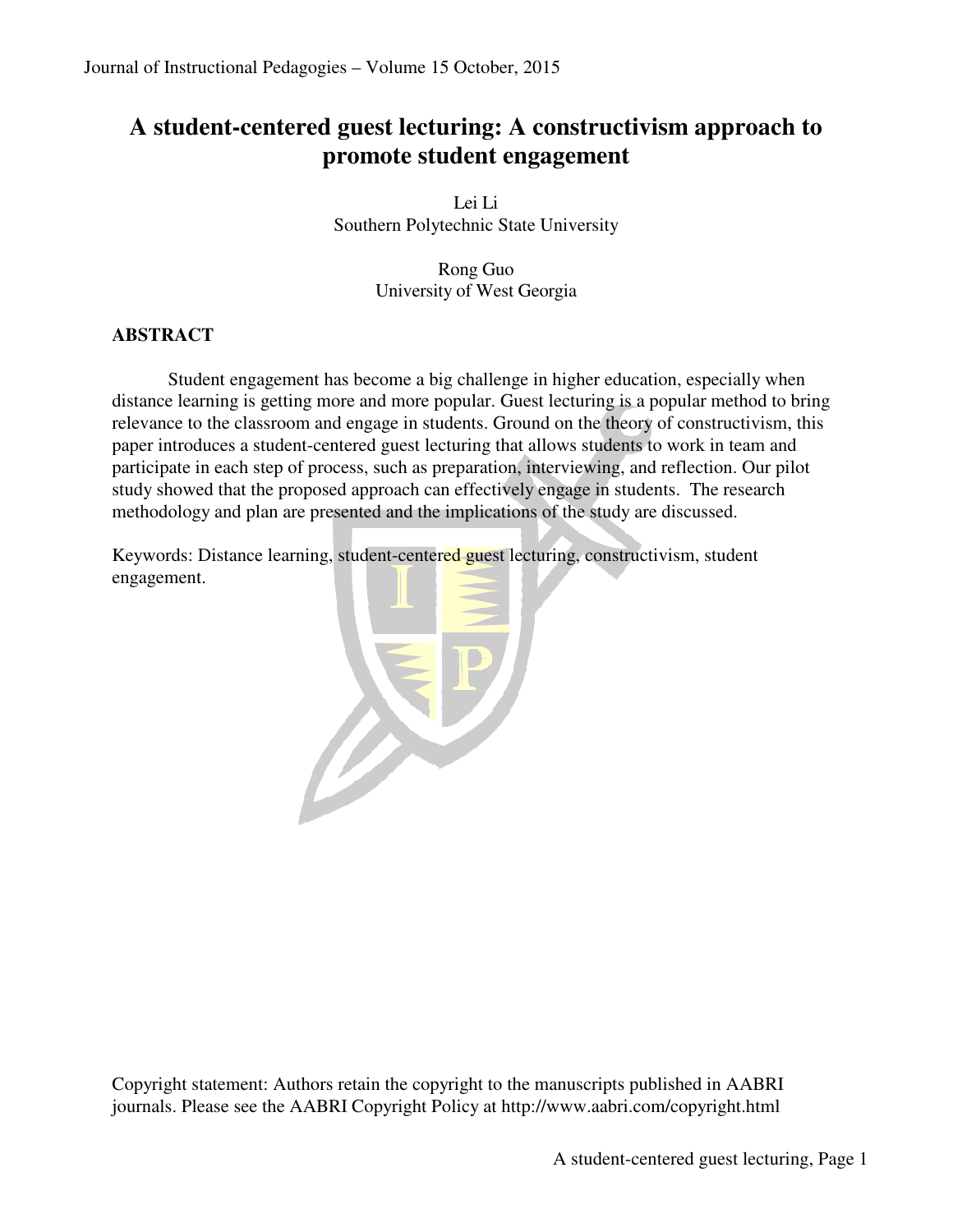## **1. INTRODUCTION**

Online learning has grown dramatically in recent years in the domain of higher education. While students enjoy flexibility and quality in learning through online education, student engagement is often a challenge even with well-designed-and-taught online classes due to lack of face-to-face interaction (Li & Guo, 2013). Studies (Ambrose et al., 2010 and Bean, 2011) show that students learn better when they are actively involved in the learning process.

One common practice involves instructors bringing in subject matter experts as guest lecturers. Guest lecturers, both in an online learning environment and an on-campus format, can bring relevance to the classroom (Eveleth & Baker-Eveleth, 2009). Jennings et al., (2010) state that guest speakers can be used to enhance the sustainability of quality pedagogical methodologies and provide more real world learning opportunities in terms of time and space, as compared with traditional theoretical learning methods. Academic institutions seeking to embrace new paradigms, such as guest lecturing or speaking, seek to do so as a means of: (a) continuously improving pedagogical efficacy; (b) improving student learning experiences; (c) providing qualitative information to students from industry experts; (d) enabling interactivity and interconnectedness between industry and the institution; and (e) relationship building among faculty and community industry leaders (Jennings et al., 2010). Albrecht (2012) also argues that after the theoretical context of topics has been explained and discussed in previous lectures and assignments, a transitional experience as a constructive approach involving guest lecturing may be employed to reinforce learned material.

Online guest speakers have proven to be a highly effective and credible method aimed at reinforcing course concepts, and add breadth to course learning examples and activities within pedagogical events (Eveleth & Eveleth, 2009). Social constructivist learning theory that suggests collaboration between the student and others that occurs outside the university is essential for efficacious learning (Eveleth & Eveleth,  $2009$ ). Uniqueness, perceived credibility, guest speaker excitement, and initiative can be increased when guest speakers are invited by student teams; uniqueness is enhanced each semester as new student teams are made available (Eveleth  $\&$ Eveleth, 2009).

Prude (2103) states the efficacy of online course delivery can be greatly impacted in positive ways as a result of virtualization combined with guest lecturing (Prude, 2013). Online faculty who effectively teach the student learning objectives in conjunction with online virtual worlds where making use of virtual world fieldtrips, synchronous communications, animations, and guest lecturing can yield tremendous benefit and value-add to the student learning experience and achievement of course competencies (Prude, 2013).

Traditionally, guest lecturing is speaker-centered: the speaker delivers a presentation and follows with a short question-answer session. Students are often passive learners in the process, while they learn more when they are involved based on the constructivist theory (Klob, 1984). The situation occurs even worse for an online learning environment since the guest lecture is often presented in the format of asynchronous videos due to the difficulty in coordination of time between speaker and students. As a result, students do not benefit from guest speakers even though the lecture takes a lot of time and effort to deliver.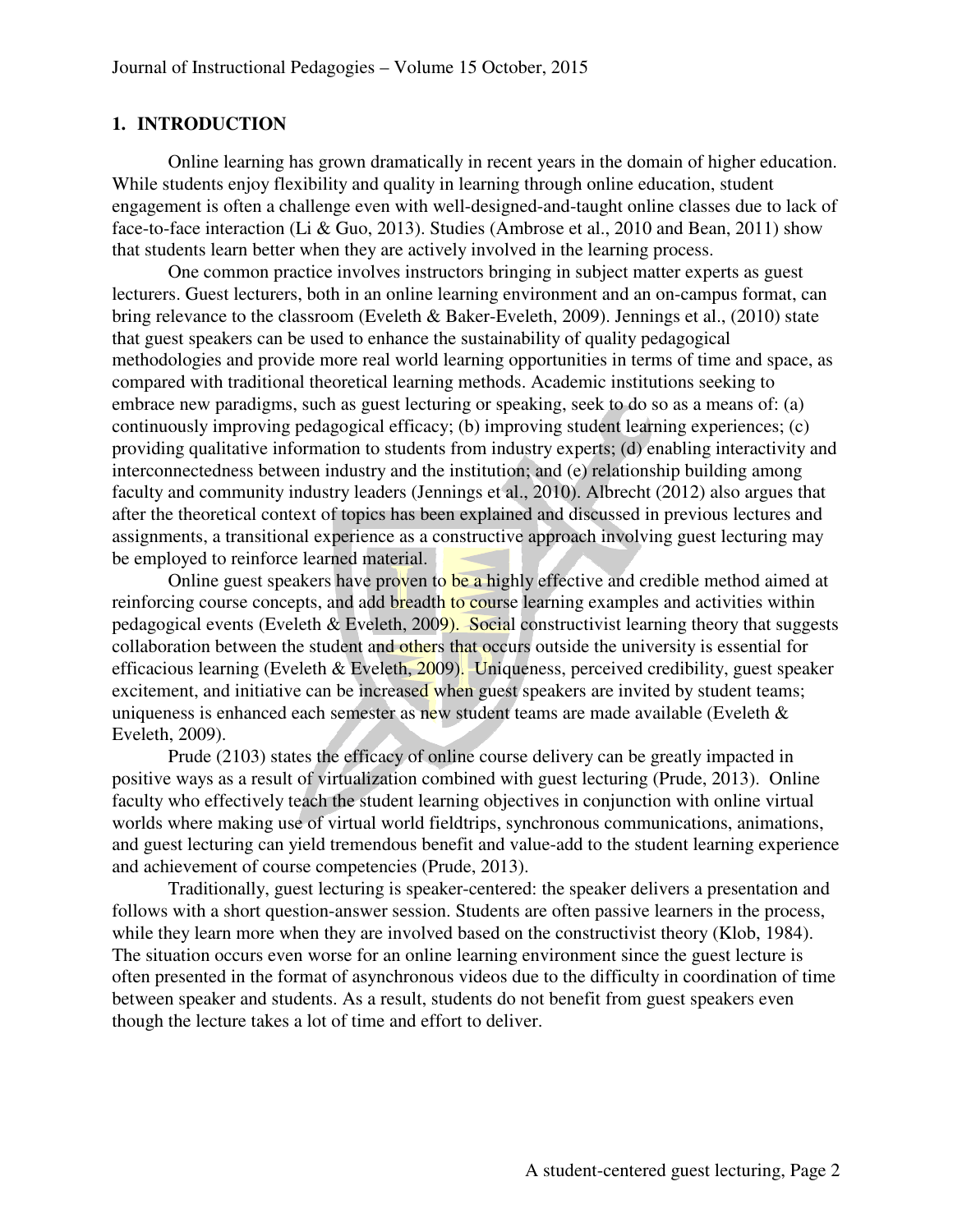## **2. THEORETIC BACKGROUND**

As a popular instructional theory, constructivism encourages experimental learning, hands-on learning and collaborative learning and is well adopted in the education domain (Glaserfeld 1989, Taber 2011). This form of pedagogy has also been identified as a necessary strategy for learner-centered approach in online environment (Gulati 2008 and Salmon 2000).

This paper proposes to incorporate a constructivist approach into the traditionally guestspeaker centered guest lecturing. The researchers argue that if a new guest lecturing process allows students construct the knowledge themselves through collaborative effort in a welldesigned project, students will not only learn better, but also be more engaged in the course.

#### **3. RESEARCH METHODOLOGY**

#### **3.1 Research Framework and Research Questions**

Grounded on constructivism theory, the researchers introduce a student-centered approach for guest lecturing to promote student engagement. The general research framework is illustrated in figure 1. Guest lecturing can be used to engage in students, but its effectiveness is limited because students usually passively receive information is a traditional setting. This is place where constructivism can play an important role: students initialize the process by coming up with questions; guest lecture is done pure questions-and-answers format; students have chance to reflect their thoughts through discussion boards and essays; students work in teams during the whole process.



**Figure 1. Research Framework** 

When students are actively involved in the guest lecturing process, they will be more eager to learn thus more engaged in the class. There are two types of engagements: 1) perceived engagement that can be measured using a questionnaire method; 2) actual engagement that be measured by students' activities in course management system such as the frequency they login the site, time they spend on watching the instructional video, etc.

Student engagement is more challenge in an online learning environment than in a traditional one. We argue that student-centered guest lecturing can simulate both perceived and actual student engagement. If a student sense she/he is more engaged, such perception will like turn into actual behavior. The hypothesis of this research is listed as follows.

RQ1. In an online learning environment, student-centered guest lecturing activity can promote more student engagement than traditional guest lecturing can.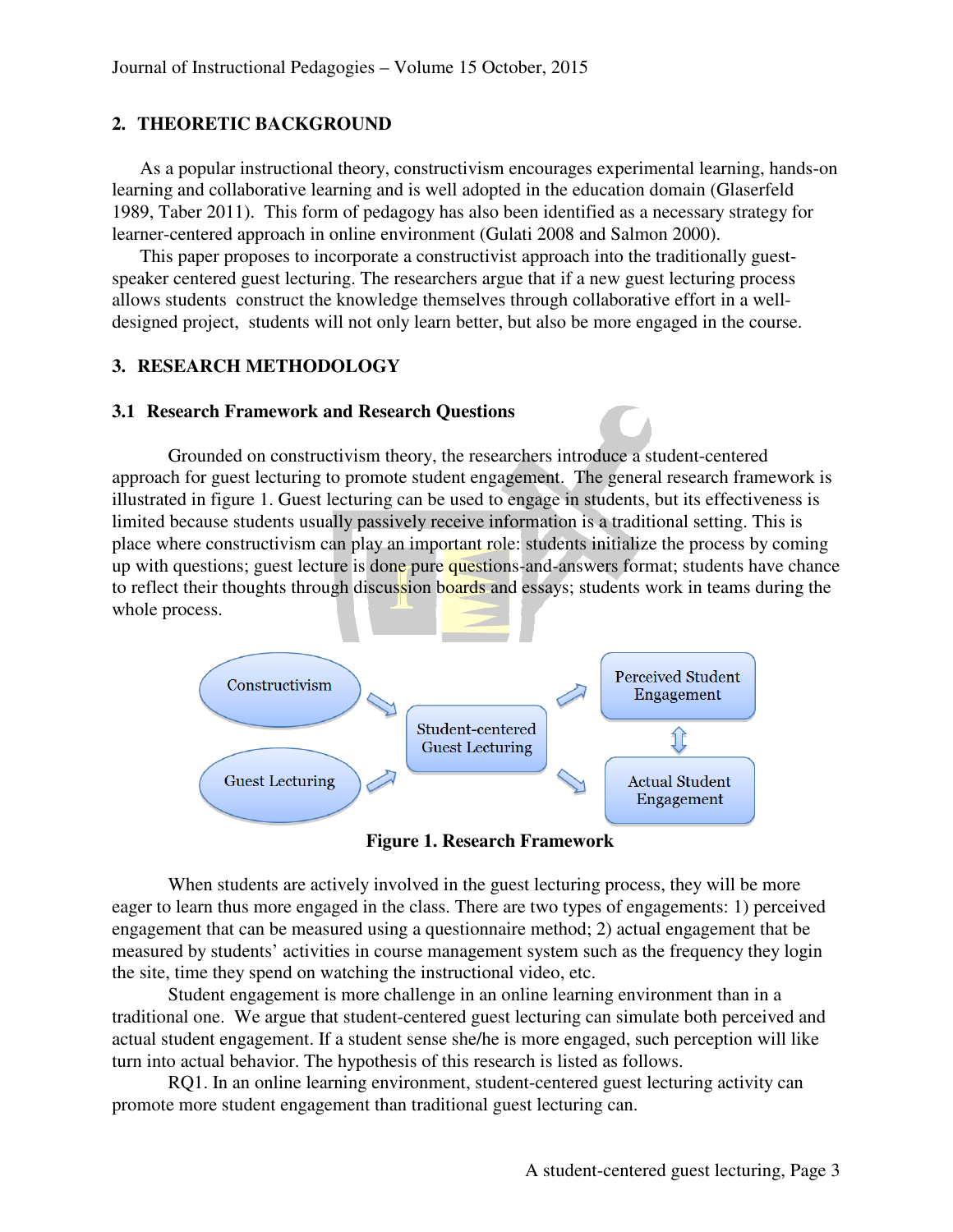RQ2. In an online learning environment, the students who have higher perceptions in term of engagement will present more active engagement behavior.

#### **3.2 Student-Centered Guest Lecturing**

Figure 2 outlines the processes in the proposed student-centered guest lecturing.



**Figure 2. Framework for Student-Centered Guest Lecturing** 

First, the selection of a subject matter expert should be carefully aligned with the course content. The guest lecturing is completed in a pure question-and-answer format to facilitate student involvement. To simulate student interactions, students are asked to work in groups. In an online environment, student teams are formed using a discussion forum in the course management tool. Additional discussion forums are set up for each team to facilitate group activities.

Students first study the course content and then work in groups to determine questions for the guest speaker. The speaker is then interviewed in front of the class by an on-site course representative or instructor. The interview also can be accomplished remotely. The interview is recorded and made available to all students. Students then revisit the video and discuss their reflections in discussion forums. Ideally, a few more guest speakers get involved and the process is repeated. At the end, students review the series of videos, reflect, and write a term paper to summarize lessons learned. Students play a very active role during the whole process either working individually or working in groups. Activities such as discussions and a term paper are required to encourage student participation.

The instructor plays a critical role in this student-centered approach. The instructor needs to identify appropriate guest speakers for the class, set up clear expectations of students on each step of the approach, and closely monitor students' behavior and activities. On the other hand, the instructor should avoid getting into a dominant role in each stage except selection of subject matter experts. In another words, the instructor should act as a facilitator to create an environment where students can freely build their deep understanding of the subject matter through their close involvement in the guest lecturing process.

#### **4. Research Design and Plan**

The researchers plan to implement student-centered guest lecturing in an online graduatelevel course in a medium-size public university from southeastern United States.

This research will last two academic semesters and we called study period one and two. In study period one, we implement the proposed approach in the participating course and use it as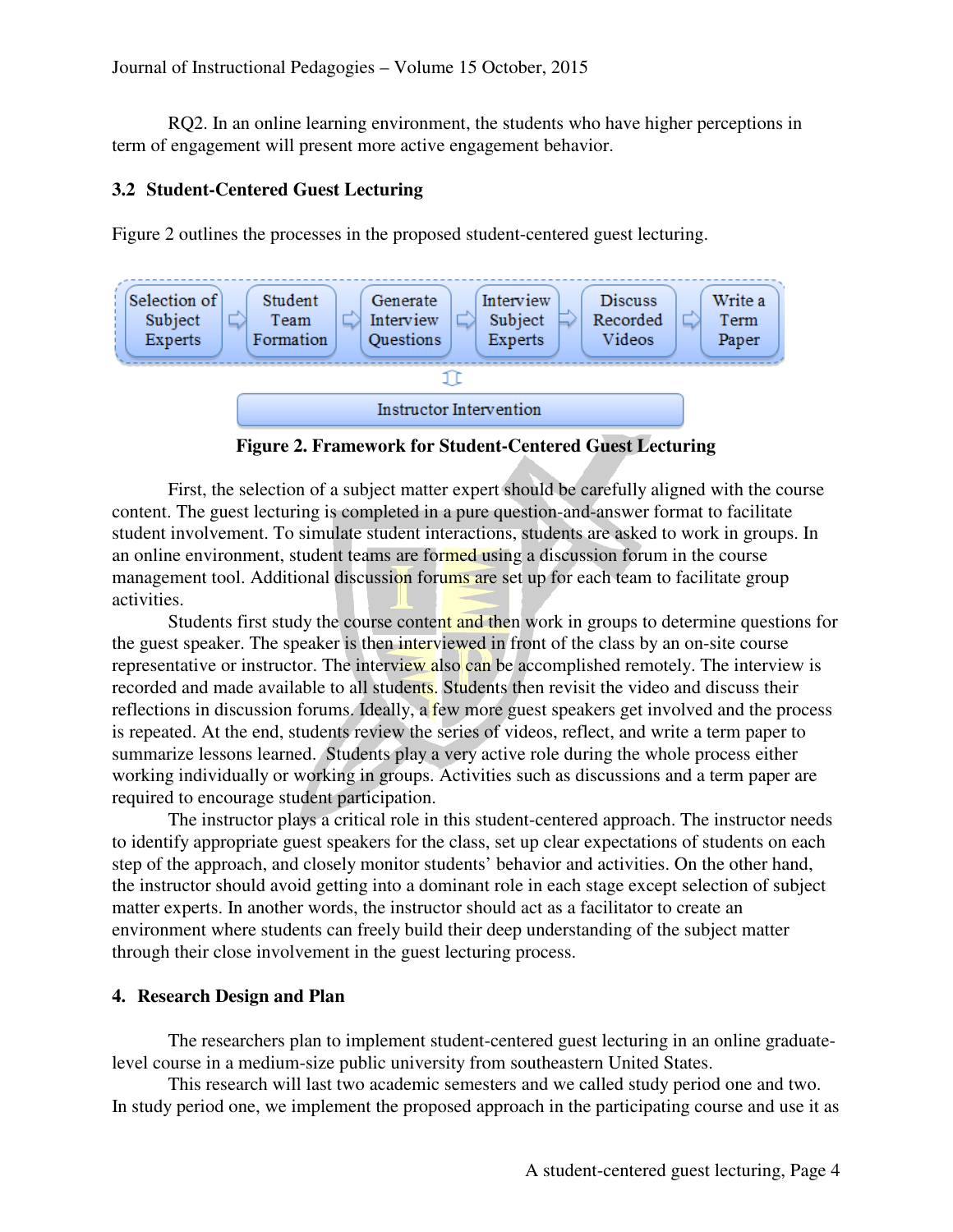the treatment group. In study period two, the guest lecturing will be done in traditionally manner and the participating class is used as the control group.

At the end of the each study period, a Web-based questionnaire will be administrated to the participants to measure their perceptions engagement. Qualitative data regarding this approach will also be collected in the form of open-ended questions. The student activities relate to the engagement will also collected using a course management website analytical tool. To minimize the potential mediating factors, we will use the same course throughout the study periods and course will be taught by the same instructor and use the same structure.

# **5. PILOT STUDY**

 The researchers conducted a pilot study by implementing study period 1. The student engagement activities on course management site weren't collected because the analytical tool wasn't available at that time. A web-based survey was designed to collect the following information: demographic information of the participants, their satisfactions with the approach, and their perceptions of engagement. Open-ended questions were used in the survey to catch issues with implementation process.

27 subjects were invited to participate in the survey and 19 of them completed it. Around 80% of participants are male and 55% are between 25 and 34 years old. 76% have a full time job. The demographic distribution of the subjects is consistent with graduate student population of the participating school.

The survey result is presented in table 1. In generally, the student-centered approach seemed to be very well received by the participants. Over 80% of them enjoyed the recorded interview sessions with guest speakers and learned a lot from them. More than 70% of the participants think student-centered approach is very useful: it made them interested in the course; helped them understand course material, made them engaged in the course.

| Category     | <b>Statement</b>                                       | Percentage of |
|--------------|--------------------------------------------------------|---------------|
|              |                                                        | Positive      |
|              |                                                        | Perception    |
| Satisfaction | The recorded interviews are relevant to the content of | 89.47%        |
|              | the course.                                            |               |
|              | I enjoyed watching the recorded interviews             | 84.21%        |
|              | I learned a lot from the recorded interviews           | 84.21%        |
| Engagement   | The student-centered approach made me interested in    | 73.68%        |
|              | this course.                                           |               |
|              | The student-centered approach helped me understand     | 78.94%        |
|              | the content of this course                             |               |
|              | The student-centered approach made me engaged in       | 73.68%        |
|              | this class                                             |               |

## **Table 1. Pilot Study Results**

Note: For each statement, subject needs to indicate their perception in a 5-point scale: strong disagree, disagree, neutral, agree, and strongly agree. The percentage of positive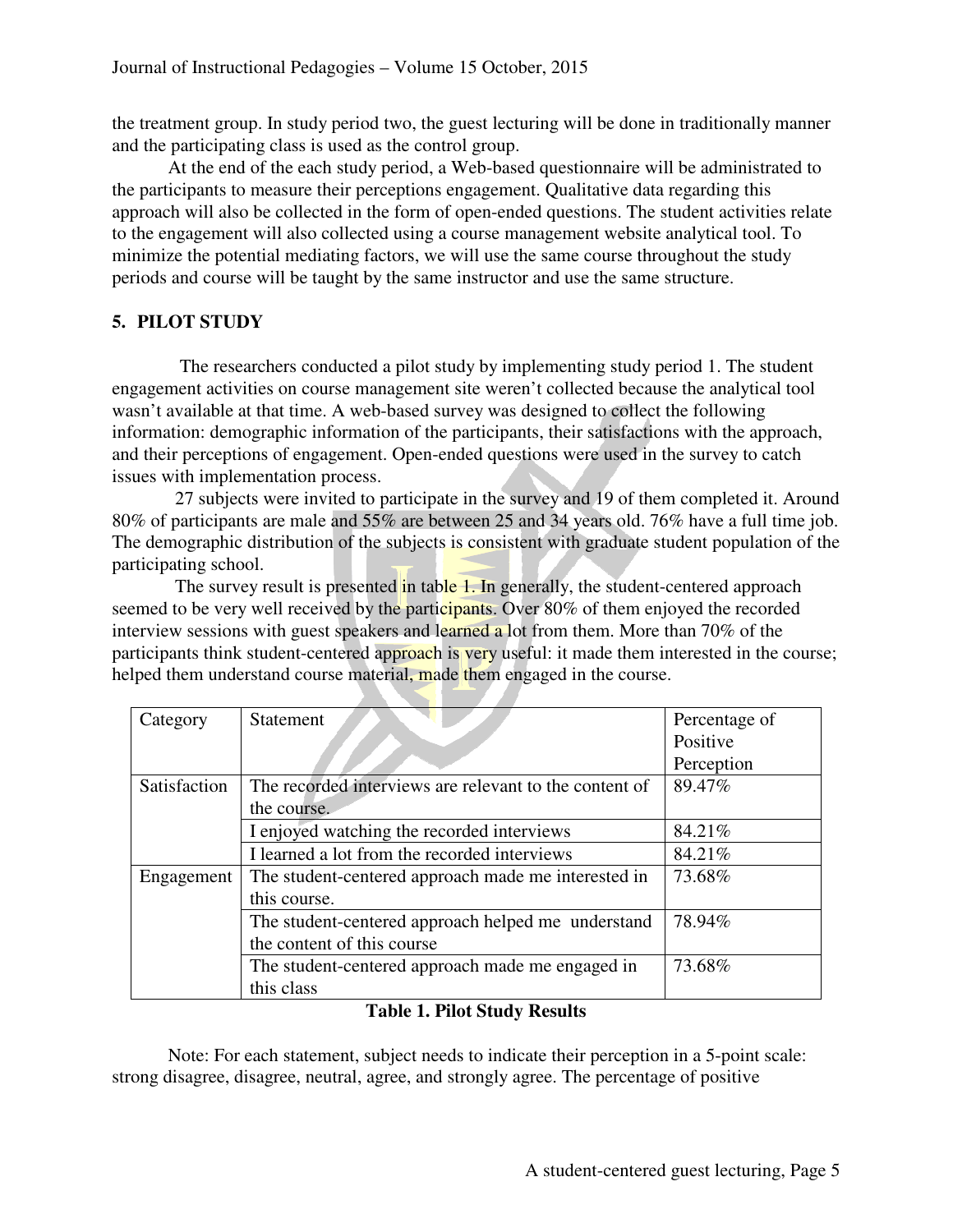perception = number of participants indicated either agree or strongly agree on the statement/ total number of participants.

We also learned a lot from the pilot study: 1) there were issues with team collaboration. While this is common in team settings, we will search and apply best practices team collaboration to alleviate its impact. 2) We need to conduct more research on the student engagement measurement to make it more theoretical grounded.

## **6. DISCUSSION**

Student engagement is becoming increasingly important in higher education especially, especially for a distance learning setting. Guest lecture is common approach to bring relevance to the class and it has the potential make student more interested and more involved in a class. Built on constructivism philosophy, this paper proposes an innovative student-centered approach to maximize the guest lecturing' impact on student engagement. The pilot study showed promising result. The proposed approach will be beneficial to our colleagues in higher education who are interested in increased student engagement and as a result, student active learning.

There are a few limitations to the student-centered approach. First, the success of the approach depends on the available resources. For example, it may not easy to identify guest speakers whose expertise closely align with content of the course. The institution may not have the man power or technology to record and produce the guest lecture videos. Secondly, the proposed approach may significantly increase instructor's workload. Even the approach is "student-center", instructor may have to large amount of time designing, coordinating, and executing the approach.

# **7. REFERENCES**

- [1] Albrecht, J. N. 2012. Authentic Learning and Communities of Practice in Tourism Higher Education *Journal of Teaching in Travel & Tourism* , 12 (3), 260-276.
- [2] Ambrose, S. A., Bridges, M. W., DiPietro, M., Lovett, M. C., Norman, M. K., Mayer, R. E. 2010. How Learning Works: Seven Research-Based Principles for Smart Teaching. Jossey-Bass.
- [3] Bean, J. C. 2011. Engaging ideas: The professor's guide to integrating writing, critical thinking, and active learning in the classroom. John Wiley & Sons.
- [4] Eveleth, D. M., & Baker-Eveleth, L. J. 2009. Student Dialogue with Online Guest Speakers. Decision Sciences *Journal of Innovative Education*, 7 (2), 417-421.
- [5] Glaserfeld, E. 1989. Constructivism in education. Oxford, England: Pergamon Press.
- [6] Goodboy, A. K., & Myers, S. A. 2009. The Relationship between Perceived Instructor Immediacy and Student Challenge Behavior. *Journal of Instructional Psychology* , 36 (2), 108-112.
- [7] Gulati, S. 2008. Compulsory participation in online discussions: is this constructivism or normalisation of learning . *Innovations in Education and Teaching International*, 45 (2), 183–192.
- [8] Jennings, G., Kensbock, S., & Kachel, U. 2010. Enhancing 'Education About and For Sustainability' in a Tourism Studies Enterprise Management Course: An Action Research Approach. *Journal of Teaching in Travel & Tourism*. 10 (2), 163-191.